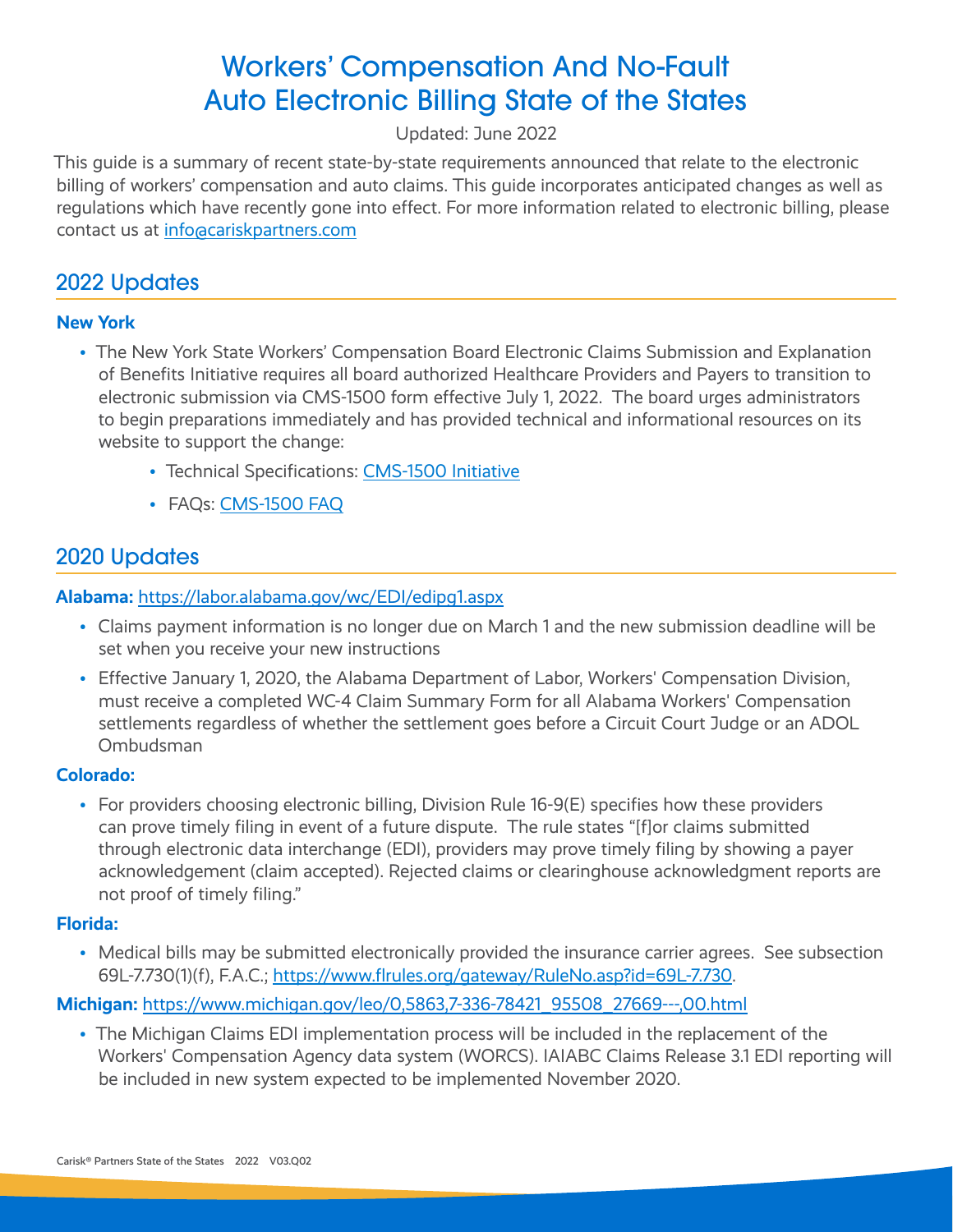#### **Minnesota:**

- E-Billing has been mandatory in Minnesota since 2009.
- Health Care providers, except hospitals, must send medical records with the 837 in the 275 format. See MN Stat. §176.135 subd.7a<https://www.revisor.mn.gov/statutes/cite/176.135> for this and other workers' compensation requirements. MN R. 5221.0700 requires health care providers to bill on the appropriate electronic form.<https://www.revisor.mn.gov/rules/5221.0700>

#### **Illinois:**<http://www.ilga.gov/commission/jcar/admincode/050/05002908sections.html>

• Currently, every health care provider or facility rendering treatment pursuant to the Illinois Workers' Compensation Act must submit medical bills for payment on standardized forms either electronically or on paper. IWCC is not aware of any pending legislation to make the electronic submission of medical bills mandatory.

#### **New York State:** [http://www.wcb.ny.gov/content/ebiz/eclaims/eclaims\\_overview.jsp](http://www.wcb.ny.gov/content/ebiz/eclaims/eclaims_overview.jsp)

- The New York State Workers' Compensation Board Electronic Claims Submission and Explanation of Benefits Initiative requires all board authorized Healthcare Providers and Payers to transition to electronic submission via CMS-1500 form effective July 1, 2021. The board urges administrators to begin preparations immediately and has provided technical and informational resources on its website to support the change:
	- Technical Specifications: CMS-1500 Initiative
	- FAQs: CMS-1500 FAQ
- The Board has adopted a national standard for Trading Partners to electronically submit employer claims data. The current standard is the International Association of Industrial Accident Boards and Commissions' (IAIABC) Claims Electronic Data Interchange (EDI) Release 3.1 (R3.1)
- The Board has targeted March 15, 2021 as the date Trading Partners will transition from R3.0 to R3.1 standard submission to New York State.
- In keeping with the IAIABC guidelines, the R3.1 tables and guides will be released on March 16, 2020. In preparation for the R3.1 upgrade, the IAIABC will be conducting Claims EDI Release 3.1 training from March 31, 2020 to April 1, 2020 in Syracuse, NY. Please visit the [IAIABC website](https://www.iaiabc.org/iaiabc/Face-to-Face_Training.asp) for registration information
- Billing NY WC claims on the 1500:
	- 1. The 1500 form should be used for all professional NY WC bills (except the C4.3)
	- 2. If you currently submit NY WC on the old NY forms rather than the 1500, please contact cic\_ support acarisk partners.com to have your account switched to the NY WC 1500 setting
	- 3. All rendering providers including OT/PT/NP/PAs MUST complete authorization for XML submission: [https://www.wcb.ny.gov/OnlineRegistration/onreg\\_xmlparticipant\\_confirmation.jsp](https://www.wcb.ny.gov/OnlineRegistration/onreg_xmlparticipant_confirmation.jsp)
	- 4. The NP/PA modifiers should NOT be used
	- 5. The supervising physician does NOT need to be reported/sent for OT/PT/NP/PAs (who should all be board authorized by now) \*
	- 6. All rendering providers including OT/PT/NP/PAs must have profiles in the CIC account (unless you are already sending this data in your electronic bill submission feed) including:
		- 6-digit numeric license numbers
		- WCB authorization numbers (You MUST enter the specified WCB authorization number provided in the confirmation email sent by the NY WCB upon the provider's completion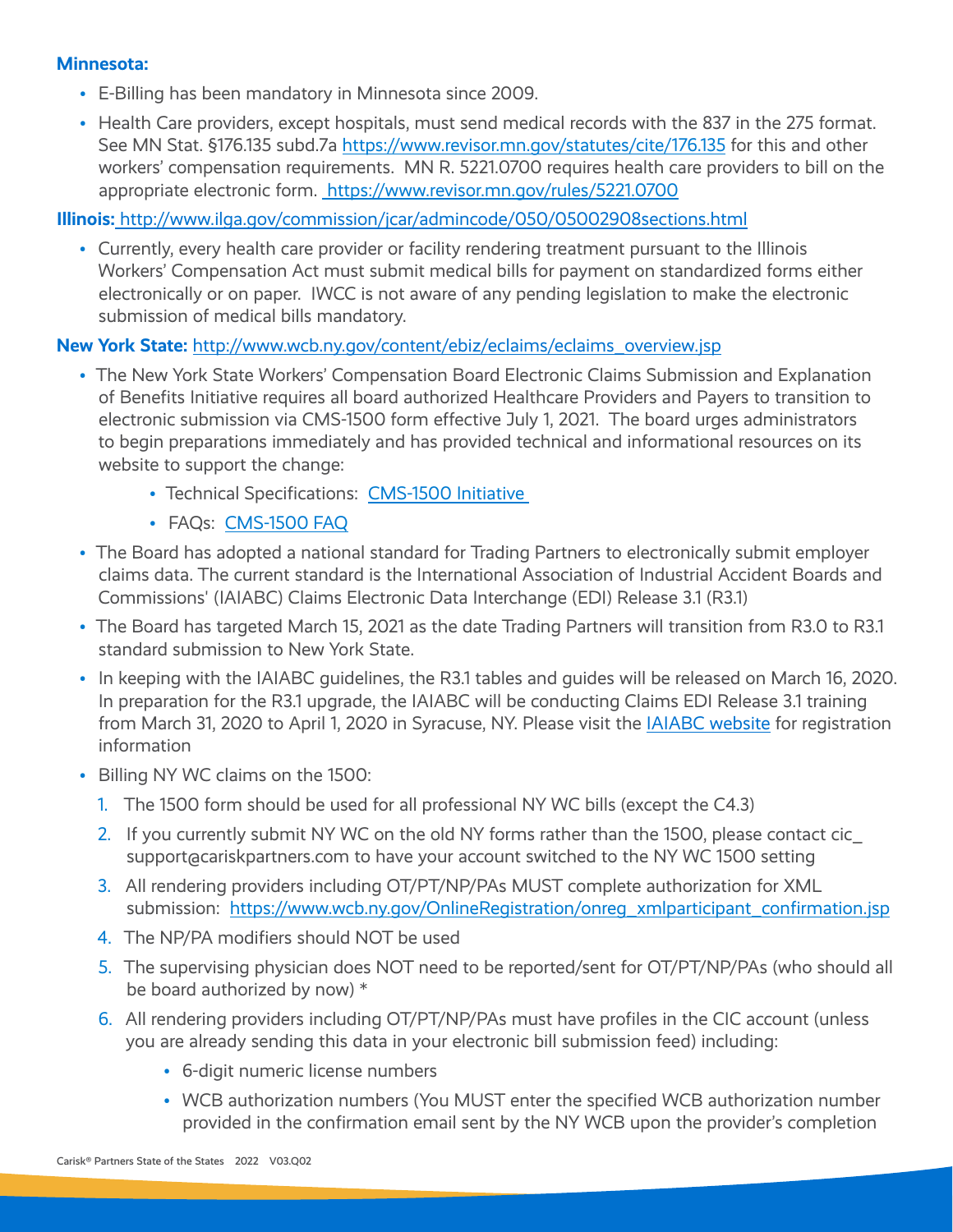of XML authorization)

- NY WCB rating code
- 7. The rendering provider WCB authorization number and rating code will populate box 19 on the 1500 form as per NY WCB requirements.
- 8. The WCB case number is strongly encouraged but not required. You can enter this into box 8 in the 1500 form on the CIC portal if you are unable to send the value in your electronic bill submission feed. (We will render/print it in box 9a per WCB rules, but have opened box 8 to allow for manual entry in the portal.)
- 9. The WCB created a medical narrative template you can use to help collect needed narrative information: [http://www.wcb.ny.gov/CMS-1500/Medical\\_Report\\_Template.pdf](http://www.wcb.ny.gov/CMS-1500/Medical_Report_Template.pdf)
- 10. Should an insurance carrier deny payment due to a bill lacking an NP/PA modifier, and/or lacking a supervising physician, the WCB recommends billers to contact the payer to resolve directly, or submit an HP-1 to the Board to contest non-payment.
- *\* Services rendered by PAs can report a supervising provider for accurate payment, either in the supervising provider loop of an 837 data file, or manually entered in box 17, with NPI/license in box 17a/b; OR the supervising provider's name/NPI/license can be reported in supporting documentation instead of on the bill. It is not a data requirement – Neither the WCB nor CIC will fail bills if the supervising provider is not sent.*

# **North Dakota:**

- WSI currently accepts the 837I and 837P submitted through one of our two clearinghouses: Carisk and Noridian. While WSI intends to discontinue allowance through Noridian, we do not have a tentative date scheduled.
- During our past legislative session, we mandated electronic billing effective 7/1/2021. As a monopolistic WC state, we are both the administrator and the insurer for all WC claims. We are currently working internally to establish Admin Rule parameters for the mandate, which will be proposed for public comment later this summer.

**Oregon:** [https://security-us.mimecast.com/ttpwp#/enrollment?key=94b8968e-f8bc-4608-9e4e-](https://security-us.mimecast.com/ttpwp#/enrollment?key=94b8968e-f8bc-4608-9e4e-79321ee9505e)[79321ee9505e](https://security-us.mimecast.com/ttpwp#/enrollment?key=94b8968e-f8bc-4608-9e4e-79321ee9505e)

• Electronic billing is voluntary for providers but mandatory for payers. Our electronic medical billing requirements are located in Oregon Administrative Rules Division 008 Electronic Medical Billing.

# **South Carolina:** <https://wcc.sc.gov/claims/electronic-claims-reporting-edi>

• South Carolina will be mandating XML reporting with the IAIABC's EDI Claims Release 3.1 Standard beginning in the Spring of 2020.

# **Washington:** <https://www.walniedi.info/>

• Mandatory reporting became effective January 1, 2020.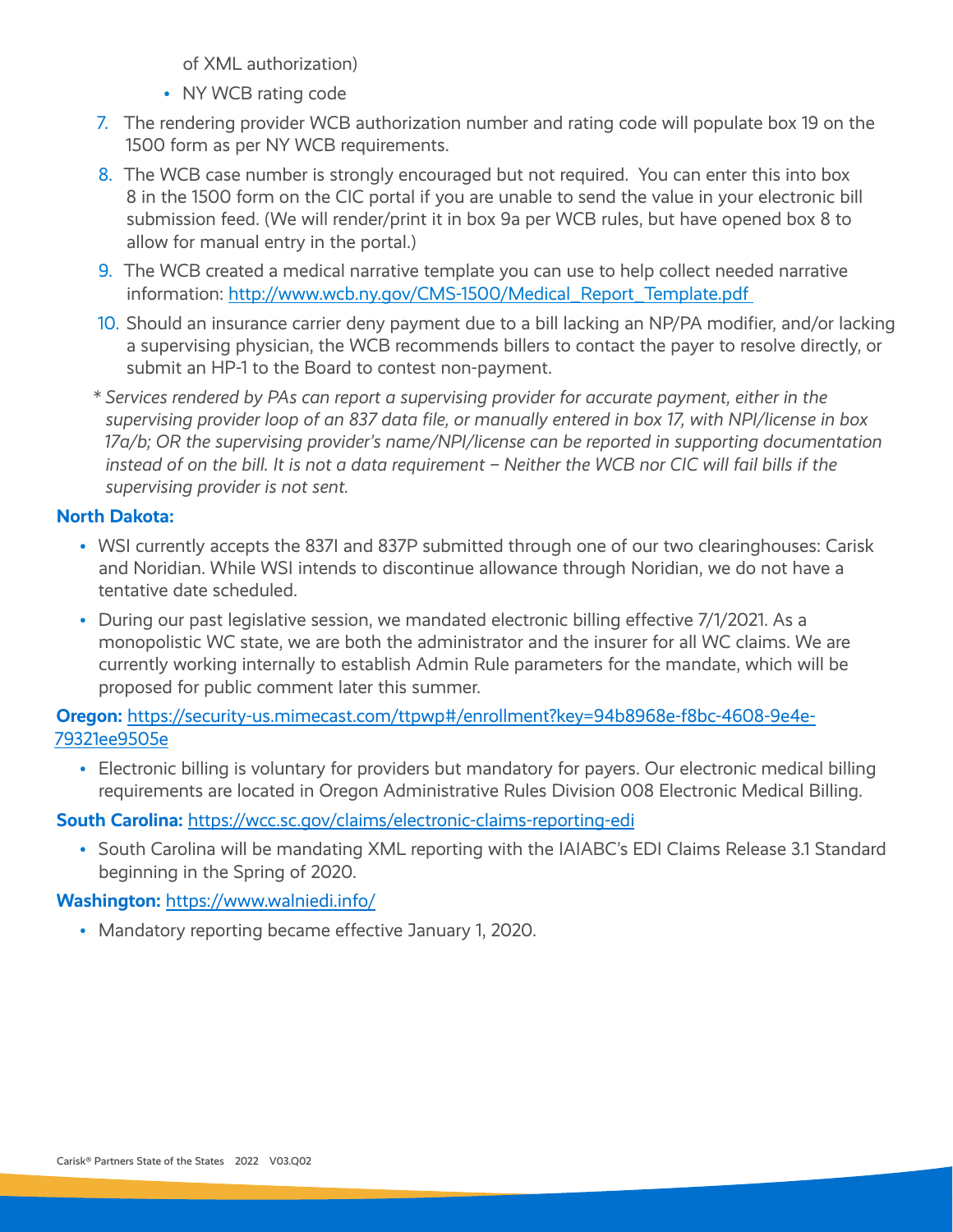# 2019 Updates

#### **California:** Payers are required to accept electronically submitted bills

It is optional for providers to submit bills electronically

Electronic submissions must comply with the regulations established

Visit [Division of Workers' Compensation e-billing webpage](https://protect-us.mimecast.com/s/rQz_CjRL7ji6QgxsWajsN) for specific regulations

California anticipates initiating a rulemaking action to update the regulations, Companion Guide, and Medical Billing and Payment Guide in the coming months

Subscribe to the DWC mailing list through the following web page to receive timely updates from CA <https://www.dir.ca.gov/email/listsub.asp?choice=1>

#### **New Jersey:** Workers' Compensation & Auto [https://www.nj.gov/labor/wc/wc\\_index.html](https://www.nj.gov/labor/wc/wc_index.html)

- Mandatory for No-Fault Auto effective September 1, 2019 Senate P.L. 2017, c369 Auto/PIP
- Mandatory for Workers' Compensation effective November 1, 2019 Senate P.L. 2016, c64 Workers Compensation

All healthcare providers or their billing representative processing over 25 claims per month shall submit workers' compensation and no-fault auto bills with supporting documentation electronically in accordance with the guidelines.

Provider exemptions: Providers submitting less than 25 bills per month for workers' compensation or auto

Insurance Carriers, medical management companies or their third-party administrators shall accept electronic bills and acknowledge receipt of a complete electronic medical bill to the submitting party

Payer exemptions: Payers receiving fewer than 25 bills per month for workers' compensation or auto

**Pennsylvania:** <https://www.dli.pa.gov/Businesses/Compensation/WC/claims/edi/Pages/default.aspx>

- All form types are accepted electronically based on payer capabilities
- Mandatory EDI for:
	- First Report of Injury (FROI)
	- Subsequent Report of Injury (SROI)

#### **Virginia:** Workers' Compensation <http://workcomp.virginia.gov/>

• Mandatory for Workers' Compensation effective July 1, 2019 - 16VAC30-16-80, § 65.2-603 of the Code of Virginia for all medical bills with supporting documentation to be submitted electronically through a clearinghouse.

Payers:

- Accept electronic medical bills submitted in accordance with the adopted standards;
- Transmit acknowledgments and remittance advice in compliance with the adopted standards in response to electronically submitted medical bills; and
- Support methods to receive electronic documentation required for the adjudication of a bill, as described in 16VAC30-16-80.
- Payer exemptions: processes fewer than 250 workers' compensation medical bills annually